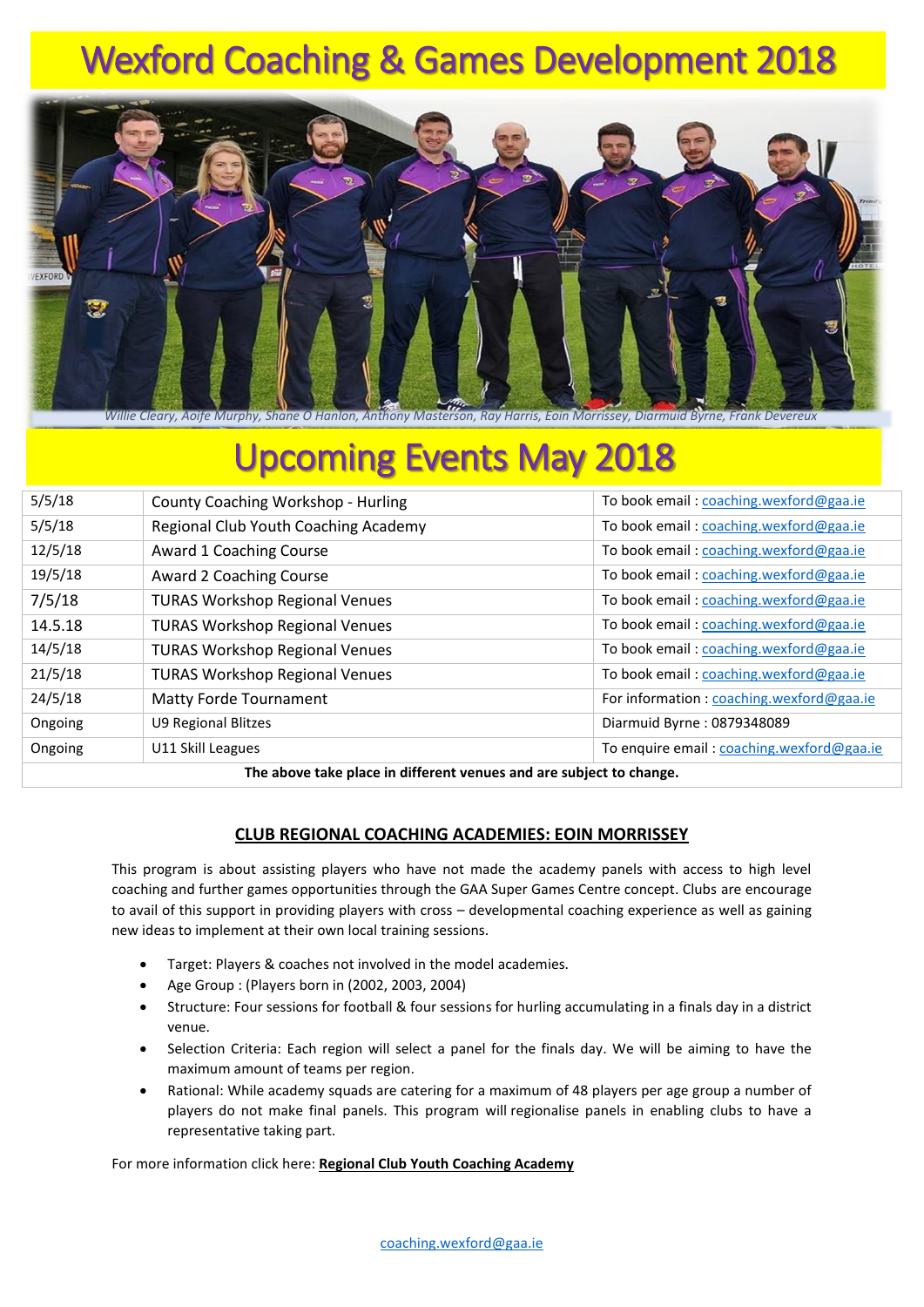# **TÚRAS PATHWAY: WEXFORD GAA LEADING THE WAY. : ANTHONY MASTERSON**

Recently we began rolling out the Leinster GAA Player Pathway, which is called Turas (The irish word for journey). Below are the details of workshops that have already taken place as well as an outline for upcoming workshops:

- A nursery workshop was held by myself and Willie Cleary in the Craanford Indoor Arena on 26<sup>th</sup> February. Over 20 coaches were in attendance and we showed them what the pathway believes is the best practice to introduce kids to Gaelic Games.
- The first football player pathway workshop was a huge success with over 30 coaches from north Wexford in attendance for the 7-9 yr old age groups and the feedback was extremely positive
- Next Monday 30<sup>th</sup> April will see our 2<sup>nd</sup> football workshop rolled out in buffers alley indoor arena @7pm for the 14-15 yr old age groups
- We will be rolling out all the age groups of the turas pathway throughout the summer

A number of other workshops are being held throughout the county. Details can be found here: **[Coach Education](http://www.wexfordgaa.ie/coaching/education/)  [and Club Development](http://www.wexfordgaa.ie/coaching/education/)**

## **HURLING 365: WILLIE CLEARY**

Hurling 365 has seen massive growth in 2017/2018 with many new schools working closely with their local GAA club to build strong club school links. **Oilgate-Glenbrien, Monageer-Boolavogue, Clongeen, Gaeilscoil Charman, Danescastle, Davidstown-Courtnacuddy** are just some of the new clubs and schools who have started Hurling 365 in the past few weeks. Hurling 365 promotes the coming together of the local club and school to provide weekly training for the children in their parish. It is aimed to develop skill levels, increase participation and foster a sense of love for our national games within the children. Hurling 365 must be done outside of school hours. As it currently stands in April 2018 we have **31 clubs** engaging in this programme with their local schools. Clubs who have engaged in this initiative for the past 18 months consistently will receive the **Hurling 365 Flag** before the end of the school year. A member of the Wexford senior hurling panel will deliver this to the school. There are also skill booklets available free of charge for all pupils who attend Hurling 365. If any club has any queries or wants any further information on Hurling 365 please contact Willie Cleary on 0876072101 or any member of the Coaching & Games Development team in Wexford GAA.

## **RECRUITMENT – PRIMARY SCHOOL COACHES CE SCHEME**

Wexford Coaching & Games Development promotes Gaelic Games in clubs, schools and academies throughout Wexford. A full-time staff of five GDA's working under the County Games Manager cater for the needs of child, youth and adult players in both football and hurling. In catering for players needs in a balanced way, a twopronged approach is in place. (1) Maximise participation by ensuring that all young children in Wexford are exposed to games and coaching in a fun, positive environment and that the maximum number of such players are subsequently retained for a lifelong involvement in Gaelic Games. (2) Optimise playing standards to ensure that all players are provided with opportunities to fulfil their potential through regular, meaningful games and top class coaching. At various times during the season, Wexford GAA may wish to recruit part time CE coaches for a wide range of coaching projects working alongside GDA's & GDM. These programmes would range from Primary Schools coaching & various camps throughout the county.

To express interest click here: **[Employment](http://www.wexfordgaa.ie/employment/)**

#### **WEXFORD MODEL ACADEMY SQUADS: SHANE O HANLON**

Our u14, u15 & u16 Academy squads have completed their trial phases and are now looking ahead to playing the up and coming monthly Provincial fixtures in both Hurling (may  $12^{th}$ ) and Football (may  $19^{th}$ ). Again this year there was a great response in terms of clubs sending players for trials even with the adverse weather for the last few months. Also clubs have been extremely accommodating making pitches and facilities available.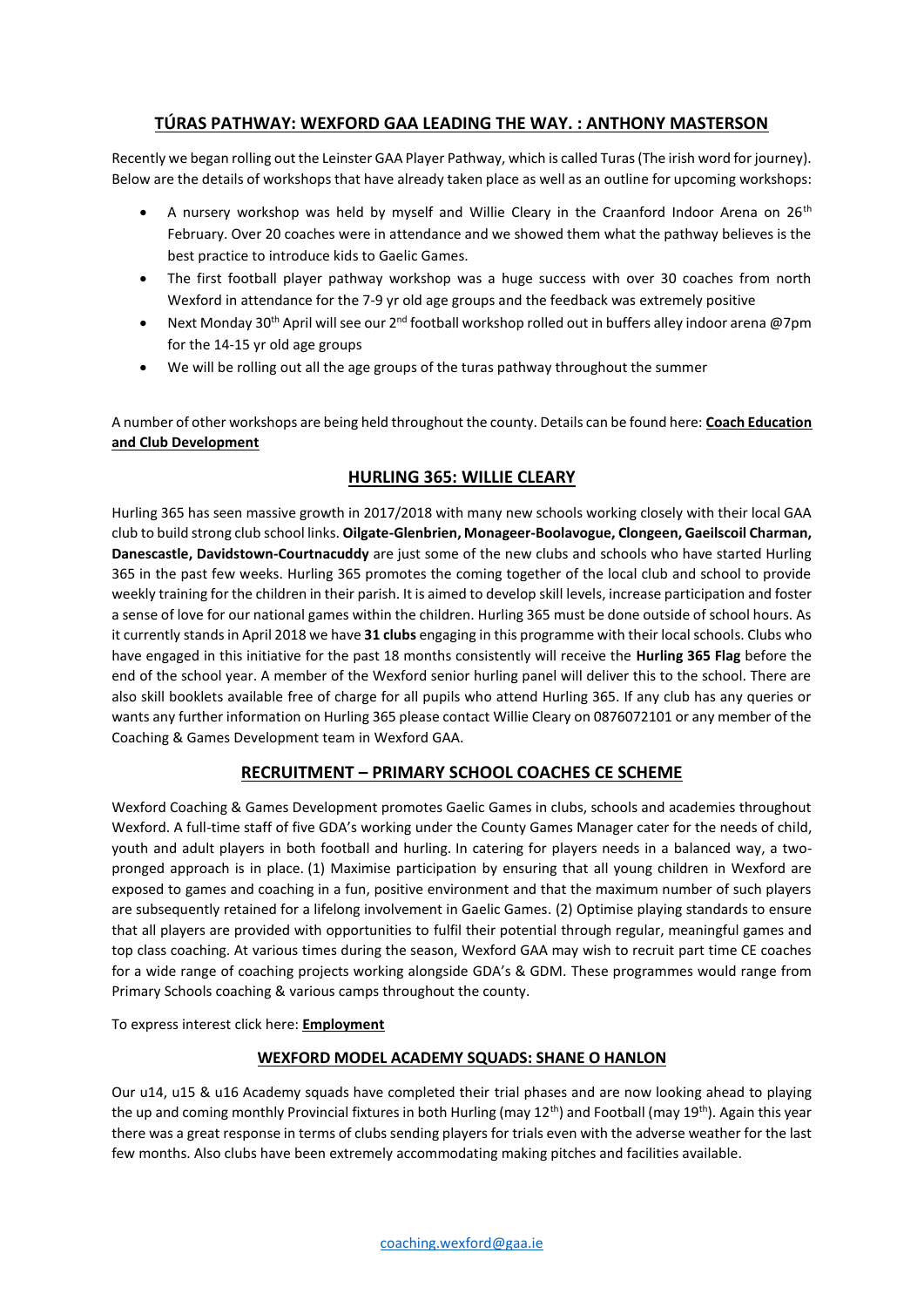Over the schools Easter holidays, 26th of March to 6<sup>th</sup> of April, Wexford C & G ran camp weeks for Academy squads. Each squad was brought in for a day to experience Injury prevention, fitness testing, Guest speakers – including senior County players and Nutritionist, Video analysis, team bonding activities along with focused hurling/football skills & tactical sessions. Each squad also played a challenge match on another day during the Camp week. These weeks have proven to be very beneficial and popular with both players and mentors over the past number of years.

For more information click here: **[Model Academies](http://www.wexfordgaa.ie/coaching/modelacadmies/)**

#### **CÚL CAMPS TO REACH OVER 6,000 CHILDREN IN 2018: DIARMUID BYRNE**

Wexford GAA has had a great start to the year in the area of Go Games and Camps. The year started with the now annual "shed blitz" that takes advantage of the fantastic facilities around the county. **We have had over 600 children playing Go Games for their clubs over five weeks of games**. The feedback from clubs has been fantastic with points being made on getting games so early in the year as well as the novelty of playing indoors being very enjoyable for the children involved.

We have published a full calendar of events to clubs for the year with events for every age from U7 to U11 taking place throughout the year with a total of forty four individual events organised for clubs in the Go Games age groups. We have also launched a new **#PositiveSidelines** campaign for 2018 which encourages clubs, coaches and parents to give a positive comment to their children and set a positive environment for them to develop. We have also had another successful year when it comes to Easter camps. In 2018 there was 11 camps with over 800 children taking part around the county. This has given Wexford GAA a great start in promoting our Kellogg's Cúl Camps starting on July 2nd and running throughout the summer. **We have 50 camps** being hosted in Wexford with 6,000 plus children expected to in attendance.

- Details of our U11 Games Program click here: **[Wexford GAA GO Games](http://www.wexfordgaa.ie/coiste-na-nog/coachinggogames/)**
- To view the schedule for the summer click here: **Wexford GAA Cúl Camps [Schedule](http://www.wexfordgaa.ie/wp-content/uploads/2018/02/Wexford-GAA-Cu%CC%81l-Camps-Schedule-2018.pdf) 2018**





#### **WEXFORD GAA CLUB NURSERIES: RAY HARRIS**

The GAA club nursery is a structure clubs can put into place to give kids an active GAA start before they are up to the age of formal coaching and development (U7 <). GAA Club nurseries provide kids with an active start where they learn the FUNdamentals of movements in a safe environment, which encourages development at their own rate and at an age appropriate level. Introduce kids to a positive association with the club, to make new friends and develop their social skills.

Wexford GAA Coaching & Games Development team have visited numerous clubs throughout Wexford to give advice and practical examples of best practice for GAA Club nurseries & will continue to visit clubs throughout the year. Clubs such as Castletown/Liam mellows, Naomh Eanna, Buffers Alley & Oulart The Ballagh have club nurseries in place with the help of Wexford GAA Coaching & Games Development team.